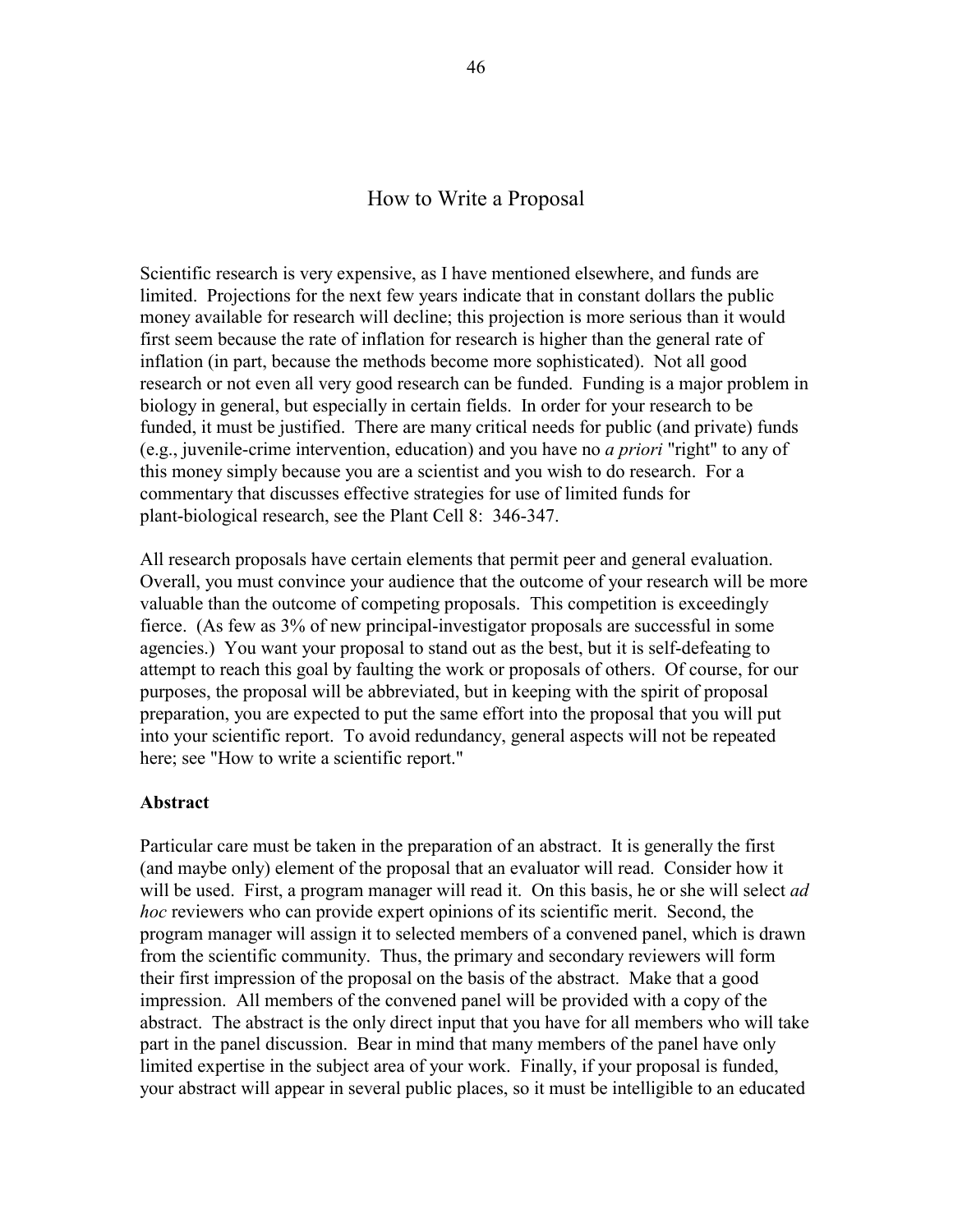nonprofessional. The abstract should contain all the elements of the body of the proposal, as indicated below. It should not exceed about 200 words.

# **Literature Review**

The purpose of the Literature Review is to put your proposed work in the context of the literature. An effective way to begin is with a level that any reviewer will be comfortable: "Most energy flow on earth begins with radiation from the sun. Organisms have evolved mechanisms to trap part of this energy. Thus, photosynthesis comprises two parts: (a) light harvest, and (b) synthesis of stable compounds. A key enzyme in . . . ." Obviously, the preceding was abbreviated, but it made several points: (a) write from the global to the specific, and (b) avoid clutter (note that "**Most** energy flow" relieves you of the obligation of detailing the non-relevant (e.g., decay of radioactive isotopes) as does "**Part** of this energy" (e.g., absorption of heat).

Subtly convince the reader that you are an expert. Importantly, bear in mind that it is not the research alone that is being evaluated. The total package is being evaluated—the research and the researcher's ability to conduct it successfully.

Near the end of the Literature Review, convince the reader that there is a problem! To move forward in our thinking, do we *really* need the information that you will propose to obtain? Remember that there are all kinds of information that we do not have and that we do not need.

As a broad generality, the Literature Review and the following section, the Proposed Research, should take about equal space. These two sections are the "meat" of the proposal.

# **Proposed Research.**

The proposed research should have focus. You cannot solve all the problems. Somewhat arbitrarily, I would suggest not more than three major ideas (or even just one). These are the ideas that you should have delineated in the abstract and to which your Literature Review should lead.

During a comprehensive proposal evaluation, this element will receive the most attention. Blend the goal of the research with the methods that you will use to accomplish the goals. Although you may not wish to use the word, formulate a hypothesis to test. This hypothesis may be an observational phenomenon ("sun light is brightest at noon") but generally the proposal is immeasurably strengthened by inclusion of a proposed mechanism (". . . because the distance from earth to sun is shortest at noon"). Be candid about weaknesses ("variation of solar output?") and describe how you will discount competing hypotheses ("sun light is brightest at noon because it travels a shorter distance through the atmosphere"). Do you have necessary controls? Will the experiment be replicated? . . . exactly? Will a second approach be used to corroborate findings? Have